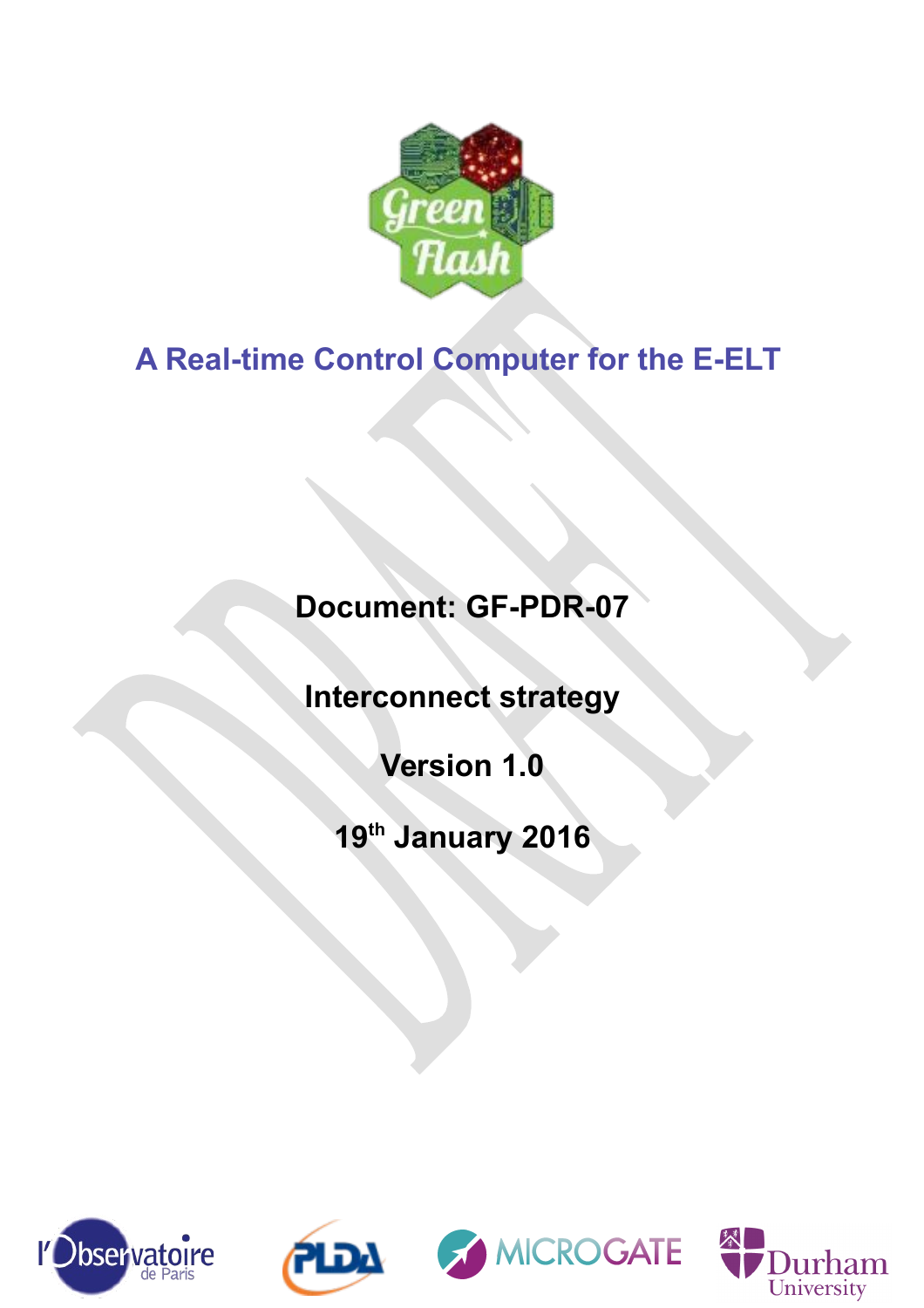Observatoire de Paris Durham University Microgate PLDA



Title: Version: Status: Authors: Page: Interconnect Strategy 1.0 Draft Damien Gratadour Maxime Lainé 2 of 17

**Interconnect strategy**

# **Change Record**

| <b>Version</b> | Date        | <b>Author(s)</b> | <b>Remarks</b>           |
|----------------|-------------|------------------|--------------------------|
| 0.1            | 11 Jan 2016 | D. Gratadour     | Initial skeleton version |
| 0.2            | 11 Jan 2016 | M. Lainé         | Minor additions          |
| 0.5            | 15 Jan 2016 | M. Lainé         | 0.5 version              |
| 1.0            | 19 Jan 2016 | M. Lainé         | Final version            |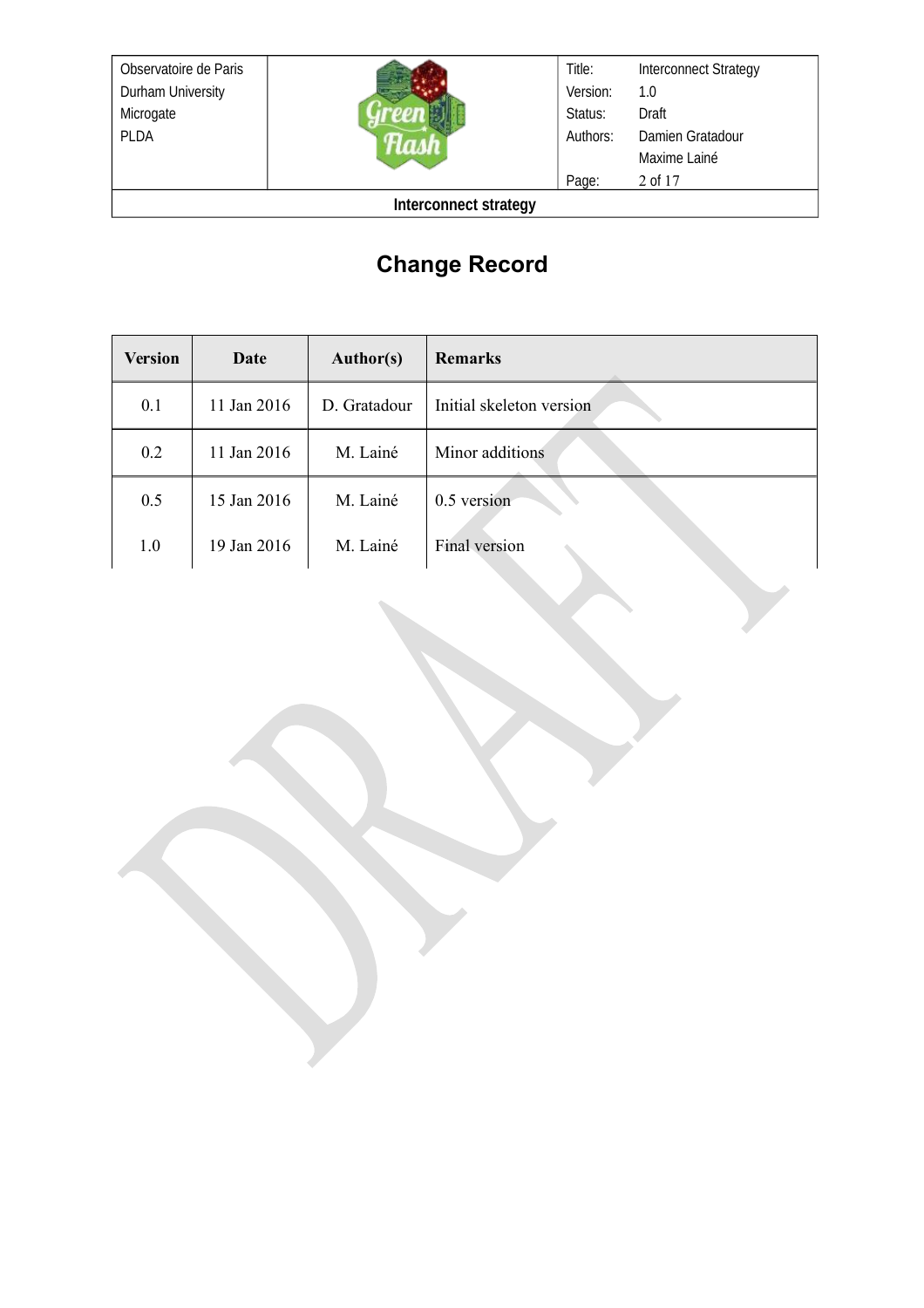Observatoire de Paris Durham University Microgate PLDA



**Interconnect strategy**

# **Applicable Documents (AD)**

These are the Green Flash PDR documents

| No.              | <b>Title</b>                       | Reference | <b>Issue</b> | Date |
|------------------|------------------------------------|-----------|--------------|------|
| AD01             | Introduction                       | GF-PDR-01 |              |      |
| AD02             | Management plan and WP definition  | GF-PDR-02 |              |      |
| AD03             | Requirements Specification         | GF-PDR-03 |              |      |
| AD <sub>04</sub> | <b>System Architecture</b>         | GF-PDR-04 |              |      |
| AD05             | Distributed GPUs for real-time HPC | GF-PDR-05 |              |      |
| AD06             | FPGA Solution for hard real-time   | GF-PDR-06 |              |      |
| AD07             | <b>Interconnect Strategy</b>       | GF-PDR-07 |              |      |
| AD <sub>08</sub> | <b>Interface Control Document</b>  | GF-PDR-08 |              |      |
| AD <sub>09</sub> | <b>Supervision Strategy</b>        | GF-PDR-09 |              |      |

# **Reference Documents (RD)**

These are documents external to the Green Flash project

| No. | <b>Title</b> | <b>Reference</b> | <b>Issue</b> | Date |
|-----|--------------|------------------|--------------|------|
|     |              |                  |              |      |
|     |              |                  |              |      |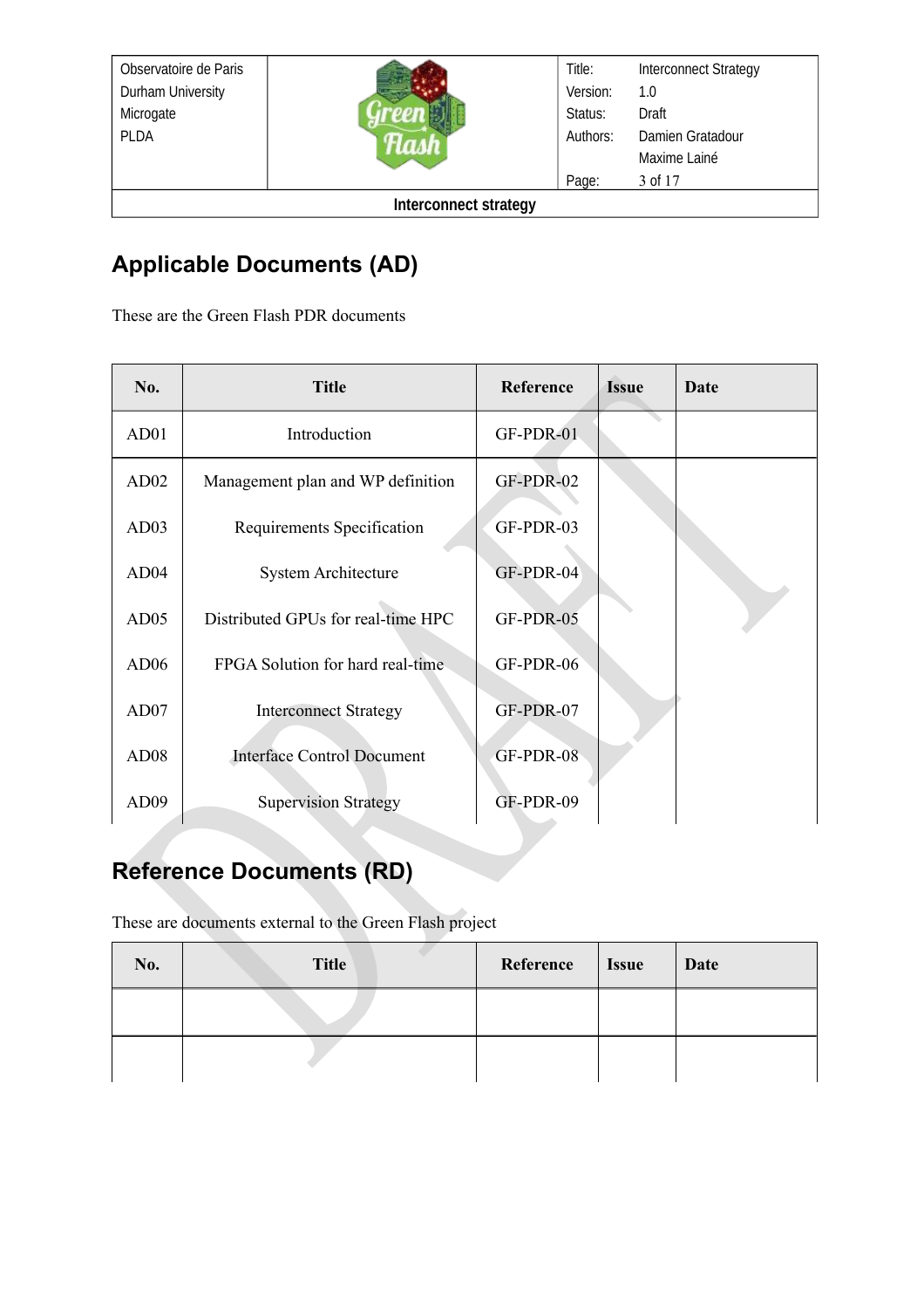| Observatoire de Paris |  | Title:   | <b>Interconnect Strategy</b> |
|-----------------------|--|----------|------------------------------|
| Durham University     |  | Version: | 1.0                          |
| Microgate             |  | Status:  | Draft                        |
| <b>PLDA</b>           |  | Authors: | Damien Gratadour             |
|                       |  |          | Maxime Lainé                 |
|                       |  | Page:    | 4 of 17                      |
| Interconnect strategy |  |          |                              |

# **Acronyms and abbreviations**

#### **Table 1 Acronyms and Abbreviations**

| AD            | <b>Applicable Document</b>                     |
|---------------|------------------------------------------------|
| AO            | <b>Adaptive Optics</b>                         |
| <b>CANARY</b> | Durham/LESIA on-sky AO demonstrator            |
| <b>CPU</b>    | <b>Central Processing Unit</b>                 |
| <b>CUDA</b>   | NVIDIA GPU based software development language |
| <b>DARC</b>   | Durham AO Real-time Controller                 |
| <b>DDS</b>    | Data Distribution Service                      |
| <b>DM</b>     | Deformable Mirror                              |
| <b>DRAGON</b> | Durham laboratory-based AO demonstrator bench  |
| <b>ELT</b>    | <b>Extremely Large Telescope</b>               |
| E-ELT         | European ELT                                   |
| <b>ESO</b>    | European Souther Observatory                   |
| <b>FPGA</b>   | Field Programmable Gate Array                  |
| <b>GPU</b>    | Graphics Processing Unit                       |
| GUI           | Graphical User Interface                       |
| <b>HLS</b>    | <b>High Level Synthesis</b>                    |
| <b>HPC</b>    | <b>High Performance Computing</b>              |
| <b>MIC</b>    | Many Integrated Core                           |
| <b>MVM</b>    | Matrix-Vector Multiplication                   |
| <b>NIC</b>    | Network Interface Controller                   |
| PCIe          | Peripheral Component Interconnect express      |
| RD            | Reference Document                             |
| <b>RTC</b>    | Real-Time Control                              |
| <b>RTL</b>    | Register Transfer Level                        |
| <b>SIMD</b>   | Single Instruction Multiple Data               |
| <b>SPARTA</b> | ESO VLT AO Real-time Control System            |
| <b>SHERE</b>  | VLT Planet finder instrument                   |
| <b>UDP</b>    | <b>User Datagram Protocol</b>                  |
| <b>UK ATC</b> | United Kingdom Astronomical Technology Centre  |
| <b>VLT</b>    | Very Large Telescope                           |
| <b>WFS</b>    | <b>Wave-Front Sensor</b>                       |
| <b>WP</b>     | <b>Work Package</b>                            |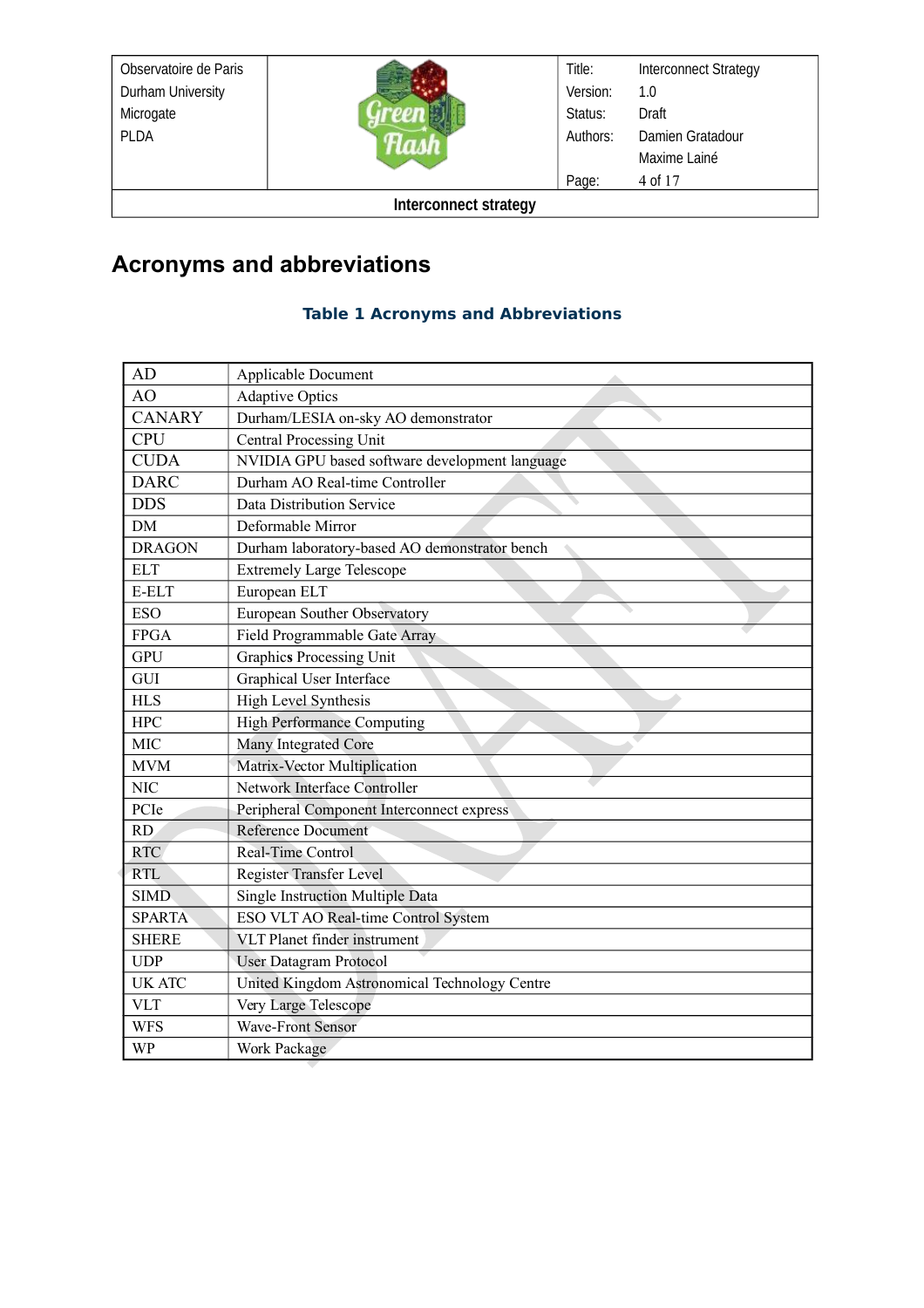Observatoire de Paris Durham University Microgate **PLDA** 



**Interconnect Strategy** Title: Version:  $1.0\,$ Status: Draft Authors: Damien Gratadour Maxime Lainé Page: 5 of 17

Interconnect strategy

# **Table of Contents**

| 4.3Task 5.3: Development environment and IPs. |  |
|-----------------------------------------------|--|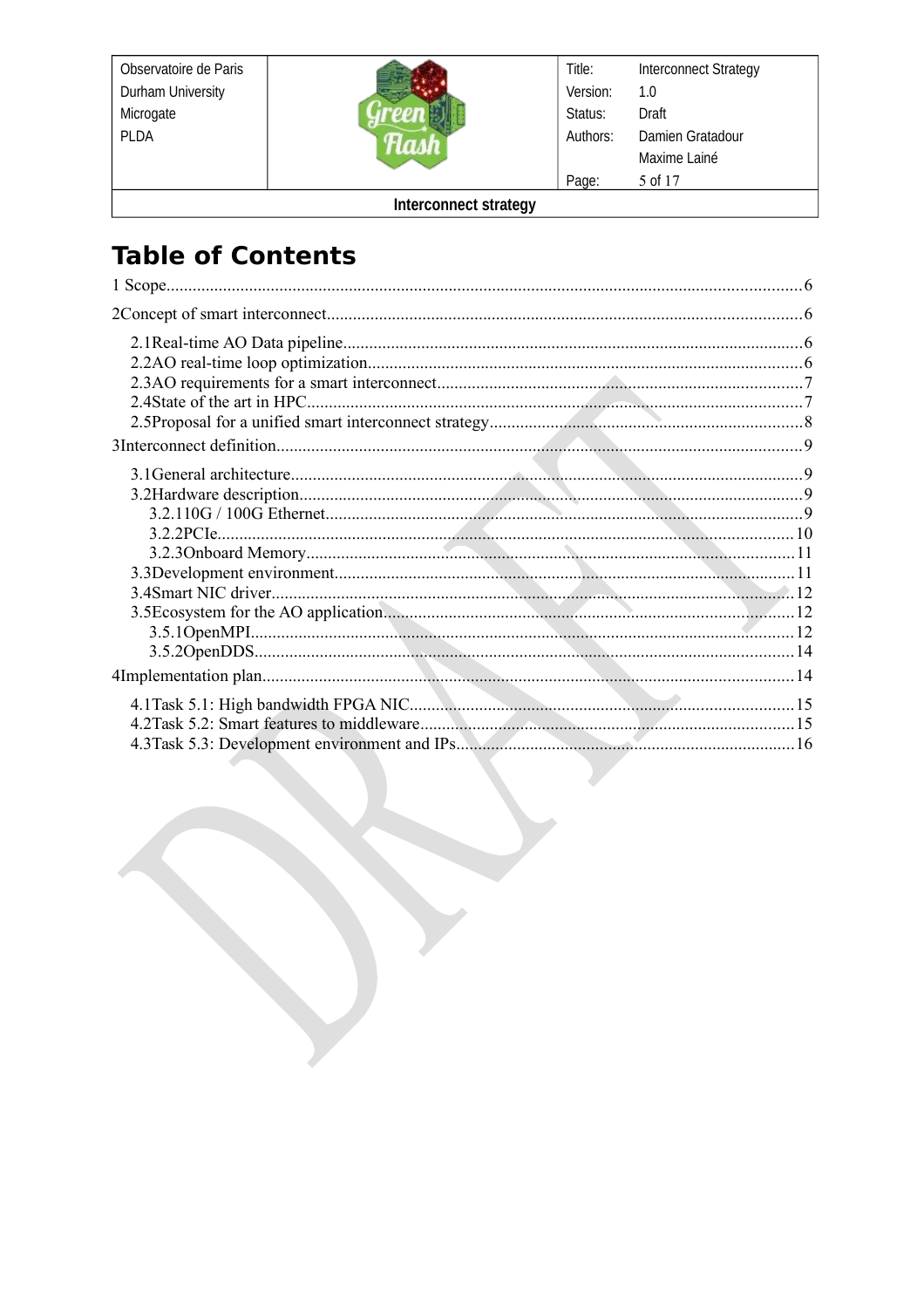| Observatoire de Paris |  | Title:   | <b>Interconnect Strategy</b> |
|-----------------------|--|----------|------------------------------|
| Durham University     |  | Version: | 1.0                          |
| Microgate             |  | Status:  | Draft                        |
| <b>PLDA</b>           |  | Authors: | Damien Gratadour             |
|                       |  |          | Maxime Lainé                 |
|                       |  | Page:    | 6 of 17                      |
| Interconnect strategy |  |          |                              |

# <span id="page-5-3"></span>**1 Scope**

This document specifies the interconnect strategy that will be adopted in Green FLASH.

The first part of this document (section 2) is some sort of white paper for the concept of smart interconnect. In the second part, we describe the specification of such interconnect for the green FLASH project and an implementation plan.

# <span id="page-5-2"></span>**2 Concept of smart interconnect**

Data movements in an AO RTC are complex and involve several data flows of different natures and properties. The following figure sketches the high level architecture of an AO RTC.



### <span id="page-5-1"></span>**2.1 Real-time AO Data pipeline**

This is the low latency, low jitter data pipeline. The rate of streaming data from the sensors is imposed by the observing conditions (turbulence speed, brightness of the guide source) and the requirements in terms of image quality and stability at the output of the telescope. To ensure stable performance, the overall latency of the "acquisition – processing – feedback" process has to be minimal and deterministic. It fixes the core requirements of the RT box. The latter receives raw data from sensors through a custom format (to enable fast readout) and performs a first level of reduction (the baseline being batched-centroiding, i.e. centroiding on many small regions) before transmitting the resulting smaller data set to the next component of the data processing pipeline: wavefront reconstruction.

### <span id="page-5-0"></span>**2.2 AO real-time loop optimization**

At another level, because they are individually based on distributed architectures to meet the compute performance requirements, the RT box and the supervisor module both require an optimized internal interconnect strategy. Inter-nodes low latency communication is critical to the RT box to ensure deterministic performance but it is also critical to the supervisor module to ensure best performance. In such distributed environments enabling direct memory access (DMA) at the intra- and inter-nodes levels and transfer – compute overlaps are the keys to performance. However, while the RT box and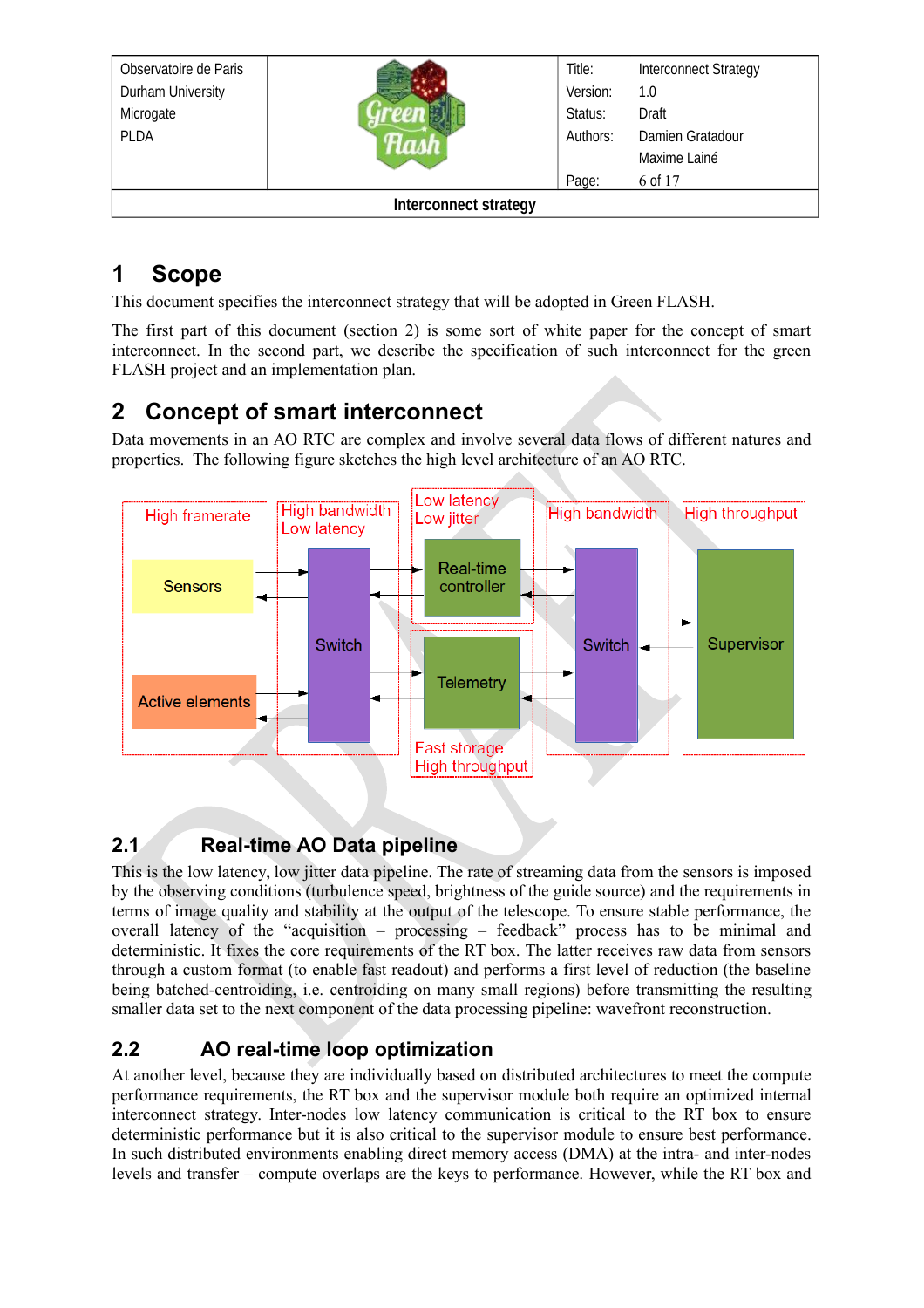| Observatoire de Paris        |  | Title:   | <b>Interconnect Strategy</b> |
|------------------------------|--|----------|------------------------------|
| Durham University            |  | Version: | 1.0                          |
| Microgate                    |  | Status:  | Draft                        |
| <b>PLDA</b>                  |  | Authors: | Damien Gratadour             |
|                              |  |          | Maxime Lainé                 |
|                              |  | Page:    | 7 of 17                      |
| <b>Interconnect strategy</b> |  |          |                              |

supervisor module share the same top level requirement of low latency data transfer, they may not share the same interconnect implementation which may be hardware / application specific.

Additionally, the interconnection between these two systems is crucial for operations. The RT box broadcasts telemetry data to the supervisor which processes them through a statistical analysis to compute an updated wavefront *reconstructor* control matrix which is uploaded to the RT box. Given the size of the control matrix (typically 64 Gbytes) at the scale of the E-ELT, the process of providing regular updates without impacting the AO loop is also a challenging aspect, especially if different interconnect strategies are implemented on both modules.

#### <span id="page-6-1"></span>**2.3 AO requirements for a smart interconnect**

The existence of these three levels of data flows (endpoints to RT, subsystems internal and supervisor to RT) stresses the need for a unified interconnect strategy across the system based on a single versatile solution able to handle the different protocols and hardware topologies. The goal is to increase maintainability and modularity by standardizing the interconnect, identified as the real back bone of the system, but with maximum flexibility in order to keep the ability to implement locally the relevant protocols and links for an optimized approach.

#### <span id="page-6-0"></span>**2.4 State of the art in HPC**

In commodity clusters similar specifications are addressed enabled by NIC with specific firmware and corresponding drivers and end-user API supporting these features and possibly the interoperability with the run time system for an optimized integration in the programming strategy. The interconnect strategy is a critical aspect of the HPC system architecture. *In an optimized approach, interconnects are tightly integrated with systems components and provide support for accelerating global communication operations.* 

Most basic devices are only in charge of the OSI model Data Link layer (2). The majority of NICs though take care of the layer 2 through 5 connecting with the OS kernel interface at the Session layer thus freeing CPU cycles – mainstream protocols such as TCP being handled by the device. Most advanced devices implement  $6<sup>th</sup>$  Layer protocols (data encryption, conversion, ...) usually with the help of an, often proprietary, user API and dedicated driver (camera adapters, InfiniBand HCA or video transceivers are some examples).

Additionally, FPGAs as well are used in order to free even more CPU resources. Using proprietary IPs and custom HDL/Verilog development to implement on board calculation before datas are handled to the Application layer. This kind of development being very specialized, rather costly and long. An effort has been made with openCL in order to allow developments for FPGAs using its C-like language. But, aside from an Altera implementation of openCL containing I/O channels feature for any source (in fact memory and UDP), the embded dataflow paradigm where part to all of the datas comes from the network fabric is not allowed. Rather it focuses on the accelerator paradigm: loading data, computing, giving results back with interaction with the CPU.

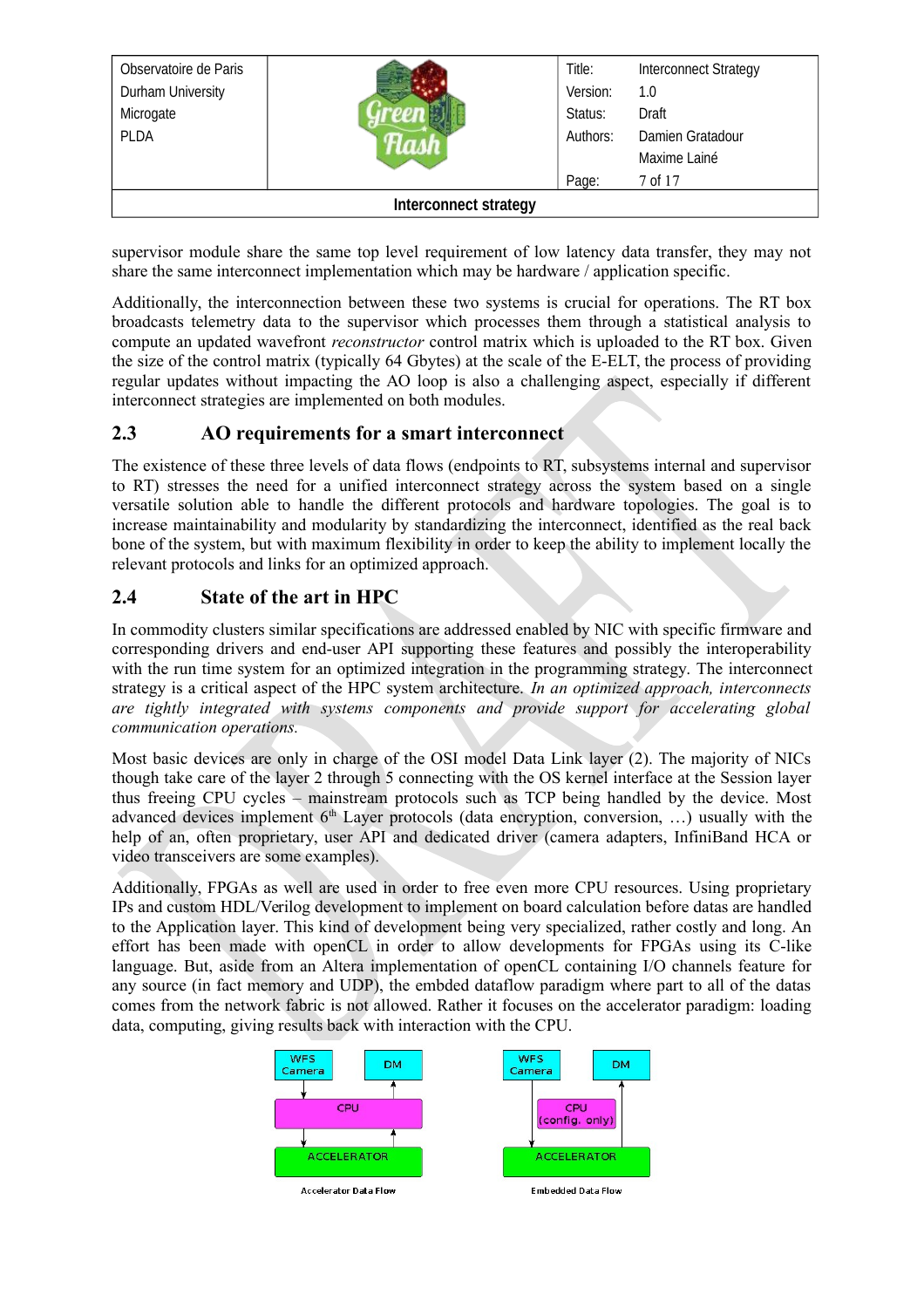| Observatoire de Paris        |  | Title:   | <b>Interconnect Strategy</b> |
|------------------------------|--|----------|------------------------------|
| Durham University            |  | Version: | 1.0                          |
| Microgate                    |  | Status:  | Draft                        |
| <b>PLDA</b>                  |  | Authors: | Damien Gratadour             |
|                              |  |          | Maxime Lainé                 |
|                              |  | Page:    | 8 of 17                      |
| <b>Interconnect strategy</b> |  |          |                              |

*Future interconnects, and associated new I/O middleware and APIs, must be able to provide the capability to overlap I/O communication with concurrent computation. Highly efficient interconnects or networks and close integration of their features with I/O middleware will immediately benefit operators and users of HPC systems. Our efforts here focus on the potential for significant improvements in end-to-end performance (i.e., in the I/O speed) as offered by introducing new features at the interconnect layer. (From ETP4HPC Strategic Research Agenda)*

#### <span id="page-7-0"></span>**2.5 Proposal for a unified smart interconnect strategy**

We propose to develop a concept of smart interconnect, tailored to the AO application, enabling new features at the Network Interface Controller (NIC) level in order to:

- Locally reduce the bandwidth requirement in the cluster by performing simple data reduction tasks on the NIC
- Optimize data broadcasting / re-routing depending on environment topology and occupancy
- Handle both data streams from sensors and nodes inter-communications in a unified approach

This work aims at providing a high performance low latency interconnect solution, based on standards and exploring the use of new smart features in the context of real-time control for AO. It requires to provide access to the enabled features at the middleware and runtime system levels. The NIC could be defined as an actor of the data flow processing, available at the programing model level to leverage both RDMA capabilities for efficient data routing or smart broadcasting and generic computing blocks for acceleration.

The developed solution will host smart features including tailored DMA engines, able to be adapted to different nodes topology, for a tighter integration of system components and efficient data accesses across the system. Computing blocks, will also be integrable in these data flows design, to leverage the available FPGA compute capacity and increase the global energy efficiency of the system. The details of the implementation, relying on QuickPlay, are described below.

In our approach, the user can build, in a unified and simplified framework, his own data flow design on the NIC (including communication protocols and computing blocks) and the driver and end-user API to provide access to these features at the middleware and the programming model levels.

Enabling smart features on the NIC can be done statically, by providing the user access to a predefined collection of features, included in the NIC design, through a driver and an API interoperable with standard middleware. We propose to follow another approach in which the user can build, in a unified and simplified framework, his own data flow design on the NIC (including communication protocols and computing blocks) and use the driver and the end-user API to provide access to these features in the programming model. This can be made possible through the use of an integrated development environment for the FPGA board including FPGA design, High Level Synthesis (HLS) for custom computing blocks, simulation, hardware emulation and end-user API development platform. As the project objective is to find an optimum design for a prototype system, this architecture will evolve significantly during the course of the project.

This concept of a smart NIC will be tested with data streams from sensors, transmitted on standard links and protocols, being reduced *on the fly* while they are transmitted to the compute engines. Hence, handling standard protocols (UDP, RTPS), overlapping communication and computations and direct memory access on the compute engines are the three main features we plan to enable in our smart interconnect concept. We believe these features also address the needs of a wider application spectrum and our goals are to make this concept interoperable with mainstream open source middleware (CORBA, DDS) and, through external collaborations, to study the possibility of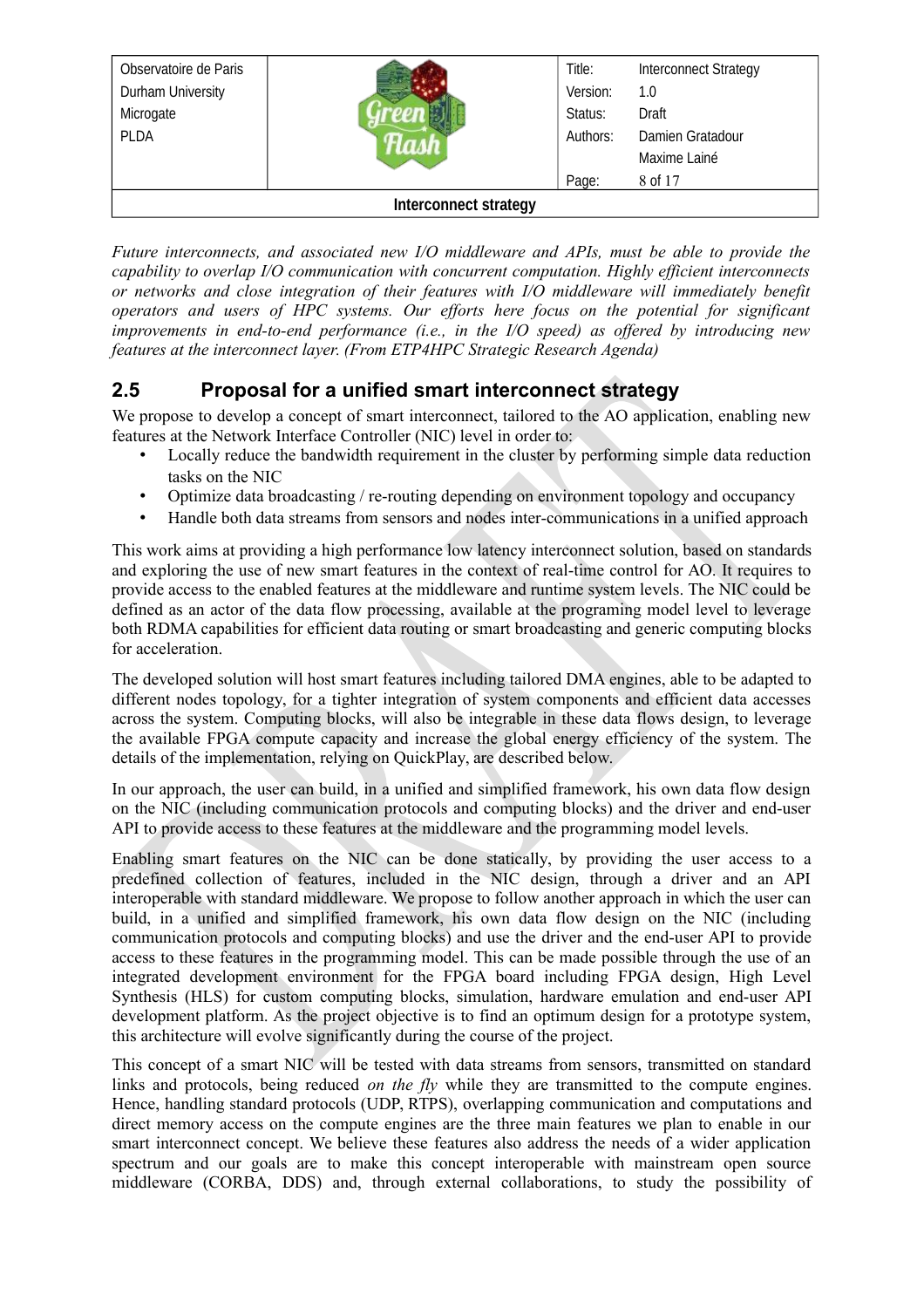| Observatoire de Paris        |  | Title:   | <b>Interconnect Strategy</b> |
|------------------------------|--|----------|------------------------------|
| Durham University            |  | Version: | 1.0                          |
| Microgate                    |  | Status:  | Draft                        |
| <b>PLDA</b>                  |  | Authors: | Damien Gratadour             |
|                              |  |          | Maxime Lainé                 |
|                              |  | Page:    | 9 of 17                      |
| <b>Interconnect strategy</b> |  |          |                              |

integrating these features in new programming models.

# <span id="page-8-3"></span>**3 Interconnect definition**

The objective 1.2 of the Green Flash project aims at prototyping a new interconnect solution, based on the FPGA technology, relying on standards and exploring the use of new smart features in the context of real-time control for AO. Our goal is to develop a COTS NIC solution compatible with existing high performance switch solutions, based on standard serial protocols (TCP/UDP and RTPS through 10G to 100G Ethernet), and supported in mainstream non proprietary middleware**.** 

#### <span id="page-8-2"></span>**3.1 General architecture**

This NIC solution would be based on a modular hardware design with several network link options and supporting several protocols: TCP, UDP, RTPS (for real-time broadcast) and GigeVision (for the interface with WFS cameras) through IP blocks on a FPGA used as a controller between these network links and a baseline PCIe interface. This NIC should be compatible with mainstream middleware: CORBA and DDS, in compliance with SPARTA standards.

Additionally, following the SPARTA WPU approach, we propose to enable advanced features on the NIC to allow the user to define complex data flows involving different interfaces, embedded computing blocks and tunable DMA engines. By doing so, we

- allow the leveraging of available resources on the FPGA to increase the compute performance of a single node
- allow the local reduction of bandwidth requirements for data transactions on the local interconnect (PCIe)
- can introduce tailored DMA approaches to cope with varying node hardware topologies

The following figure sketches the contemplated general design of the smart FPGA-based NIC.



### <span id="page-8-1"></span>**3.2 Hardware description**

Our board prototypes will be made around a Kintex 7 FPGA from Xillinx in the first place and then evolve towards an Arria 10 from Altera (see AD06).

#### <span id="page-8-0"></span>**3.2.1 10G / 100G Ethernet**

As said in the beginning Ethernet is our target for data link layer, at speed of 10Gbps to 100Gbps. Different bandwidths exist that have been or are being defined in the IEEE 802.3 Ethernet standard by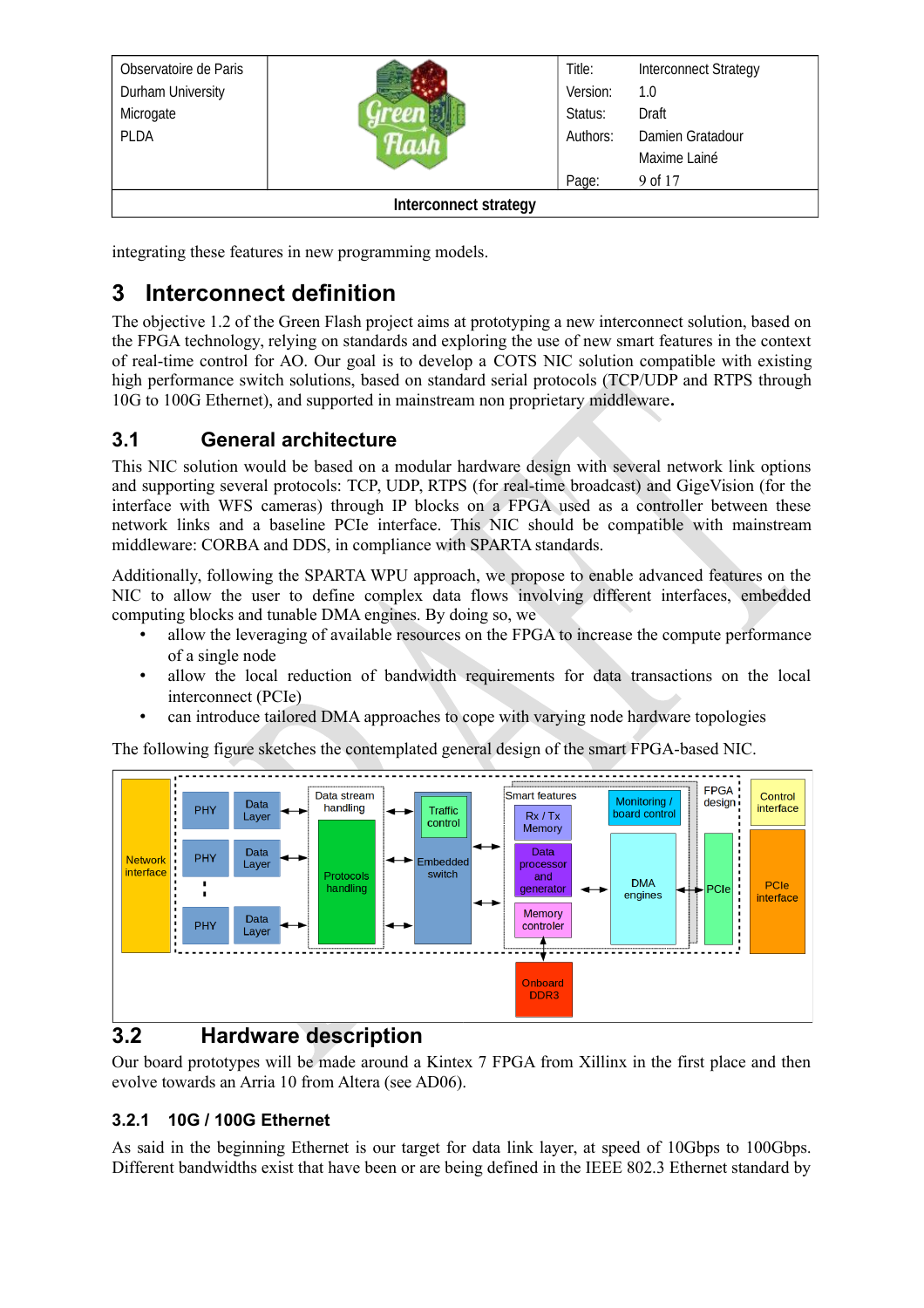| Observatoire de Paris        |  | Title:   | <b>Interconnect Strategy</b> |
|------------------------------|--|----------|------------------------------|
| Durham University            |  | Version: | 1.0                          |
| Microgate                    |  | Status:  | Draft                        |
| <b>PLDA</b>                  |  | Authors: | Damien Gratadour             |
|                              |  |          | Maxime Lainé                 |
|                              |  | Page:    | 10 of 17                     |
| <b>Interconnect strategy</b> |  |          |                              |

different industrial consortium, 10Gbps (since 2002), 25 and 50 (Sept. 2016), 40 and 100Gbps (since 2010 through 2015 for fiber standardisation). They came in different flavor, as for example 100Gbps Ethernet is made of either four 25Gbps lanes or ten 10Gbps lanes. The IEEE 802.3 working group is working to expand Ethernet speeds further in a near future. As of for 2015, 400Gbps is under development based on 100Gpbs technologies the standard is planned for 2017. 1Tbps was envisioned for 2020 but hasn't been discussed yet. Different bandwidth that are carried by different standard that could lead to a range products responding to different physical interfaces, bandwidth needs and/or financial considerations.

It is also interesting to consider protocols overhead but in a closed environment such as a HPC network – with almost no packet loss, large data exchange and usually skimmed communication patterns (no encryption for example) – TCP efficiency with jumbo frames is generally around 99% – 78 bytes of control headers for 8960 bytes of data par packets, considering the packets are full.

Regarding our prototypes, the Kintex 7 based one will manage a QSFP connection consisting of four 10G Ethernet lanes. Thus providing bandwidth from 10 to 40Gbps, the later being our minimal requirement in the scope of the GreenFlash RTC. E-ELT's WFSs being expected to produce close to 40Gbps of data. The Arria 10 based prototype will, on its part, handle up to four QSFP links. Reaching a mutualised grand total of 160Gbps which could be used as a proof of concept for 100G Ethernet connectors equipped interconnect.

Regarding FPGA based interconnect, the majority of recent products available are PCIe x8 Gen3 capable. Meaning that they can attain a theoretical max bandwidth of 63Gbps. Furthermore that is partially attainable in regards with the kind of transfers occurring over the PCIe BUS. For example high-performance storage controller can approach 95% of PCIe raw data rate, realising long continuous unidirectional transfers leading us around 60Gbps. Thus, the limiting factor will be on the side of the PCIe interface.

#### <span id="page-9-0"></span>**3.2.2 PCIe**

The interconnect is to be paired with accelerators that usually use the x16 PCIe slots, thus a x8 PCIe interface will be our solution of choice in order to maximize accelerators density in a given node. Both FPGAs family are gen3 capable, Kintex 7 with a soft IP and Arria 10 with up to four hard IP. Being limited by the x8 connector they'll reach the 60Gbps bandwidth mentioned above. That will comply with our Ethernet connectivity needs but in order to reach 100G Ethernet higher internal bandwidth will be needed throught the upcoming  $4<sup>th</sup>$  version of PCIe specifications.

Hopefully future FPGA SOC (Altera's Stratix10, Xillinx's Virtex Ultrascale+) come with up to 6 PCIe hard IP for x16 gen3 or 8x gen4, both reaching a max bandwidth of 126Gbps. If we consider that in the worst case we reach an occupancy of 80% on the PCIe BUS that leads us around 100Gbps. It is to note that reaching the full 100G Ethernet bandwidth is a feat of strength yet to be attained in a practical environment but theoretically a 100G ethernet interconnect could be prototyped.

However PCIe is made such that point-to-point exchanges between are always scaled down to the lowest. Thus, even if PCIe gen4 is backward compatible with lower generations (programmatically and physically). A device x8 gen4 in a gen3 PCIe domain won't be able to reach full network bandwidth on the PCIe bus. PCIe gen4 being expected to mature in a near future – connectors and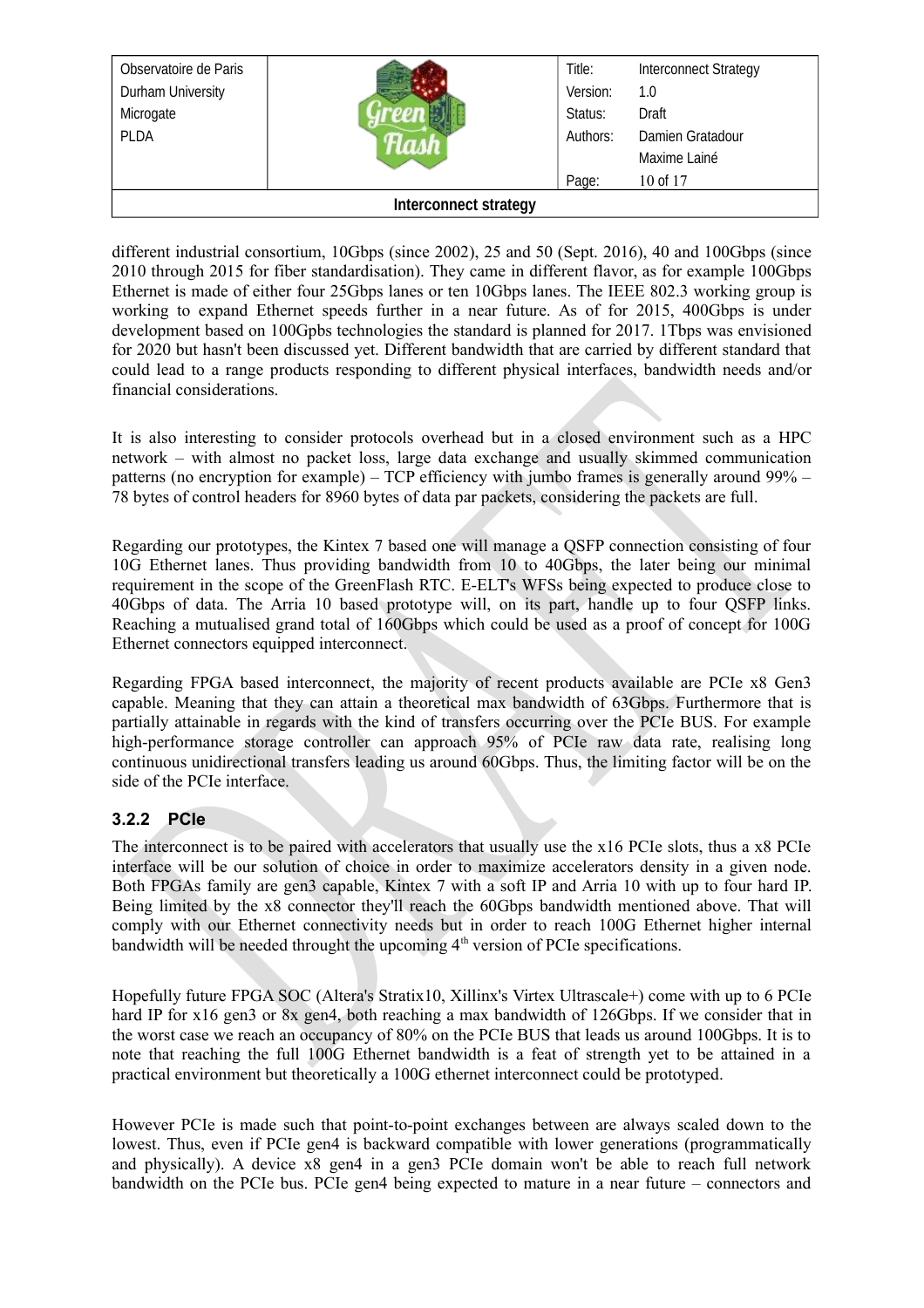| Observatoire de Paris        |  | Title:   | <b>Interconnect Strategy</b> |
|------------------------------|--|----------|------------------------------|
| Durham University            |  | Version: | 1.0                          |
| Microgate                    |  | Status:  | Draft                        |
| <b>PLDA</b>                  |  | Authors: | Damien Gratadour             |
|                              |  |          | Maxime Lainé                 |
|                              |  | Page:    | 11 of 17                     |
| <b>Interconnect strategy</b> |  |          |                              |

data-rates are to be finalized during 2017 – that could allow further investigation and prototyping as a continuation of the Greenflash effort.

#### <span id="page-10-1"></span>**3.2.3 Onboard Memory**

Of course smart features should imply some on-board memory. The implementation of smart feature without memory at user's disposal would be a too great constraint for the product to be of interest. We aim our smart interconnect to allow implementation of calculation seamlessly integrated in the communication patterns, therefore it could be legitimate to think that no memory should be needed. Nevertheless, regarding a simple feature such as a collective reduce operation over the network, the interconnect would need memory space in order to retain the intermediate results before handling back the datas to the application level. Meaning a few bytes times the number of elements in the resulting data set should be enough per feature. Besides this feature is intended to sit next to other default and/or user defined features who could also need memory space. In the AO domain we could easily imagine implementing user features from pixel calibration to centroid computation, including dark/background subtraction or flat field correction… Whatever the user could envision in fact. We're considering only a few GigaBytes of memory in order to give users the freedom they'll need to implement as many features they see useful. In any case our product's still an interconnect and should mainly act as one. It may offer some computation offload but is not intended to be an accelerator.

#### <span id="page-10-0"></span>**3.3 Development environment**

QuickPlay has been developed by PLDA, with the ultimate objective of drastically speeding-up the development and validation of FPGA projects. It enables direct use of FPGA's by users without specific hardware skill, hence making easier the penetration of the FPGA technology in new domains.

The overall process of implementing a design using QuickPlay is straightforward. It consists of:

- 1. Developing a  $C/C++$  functional dataflow model of the hardware engine
- 2. Verifying the functional model with standard C/C++ debug tools
- 3. Specifying the target FPGA boards and interfaces (PCIe, Ethernet, DDR, QDR, etc)
- 4. Compiling the HW engine

This process is comprehensive from the design of a functional model to the effective validation of the FPGA design on hardware platforms supported by QuickPlay. In order for this simple process to work seamlessly, the generated hardware engine must be guaranteed to function identically to the original software model. QuickPlay uses an intuitive dataflow model that mathematically guarantees deterministic execution, regardless of the execution engine. Such model consists of concurrent functions, called "kernels", communicating with streaming channels, which correlates well with how applications would be sketched on a whiteboard. In order to guarantee deterministic behavior, these kernels must communicate with each other in a way that prevents data hazards, such as race conditions. This is achieved with streaming channels that are:

- Blocking reads and non-blocking writes,
- Lossless
- Point-to-point.

The objective 1.3 of Green FLASH is to complement the ecosystem of this existing integrated FPGA development environment by providing data handling and computational blocks tailored to the AO RTC application, and support for several FPGA options and board designs. The end user API will be made interoperable with mainstream non proprietary middleware. Our goal is to enrich the QuickPlay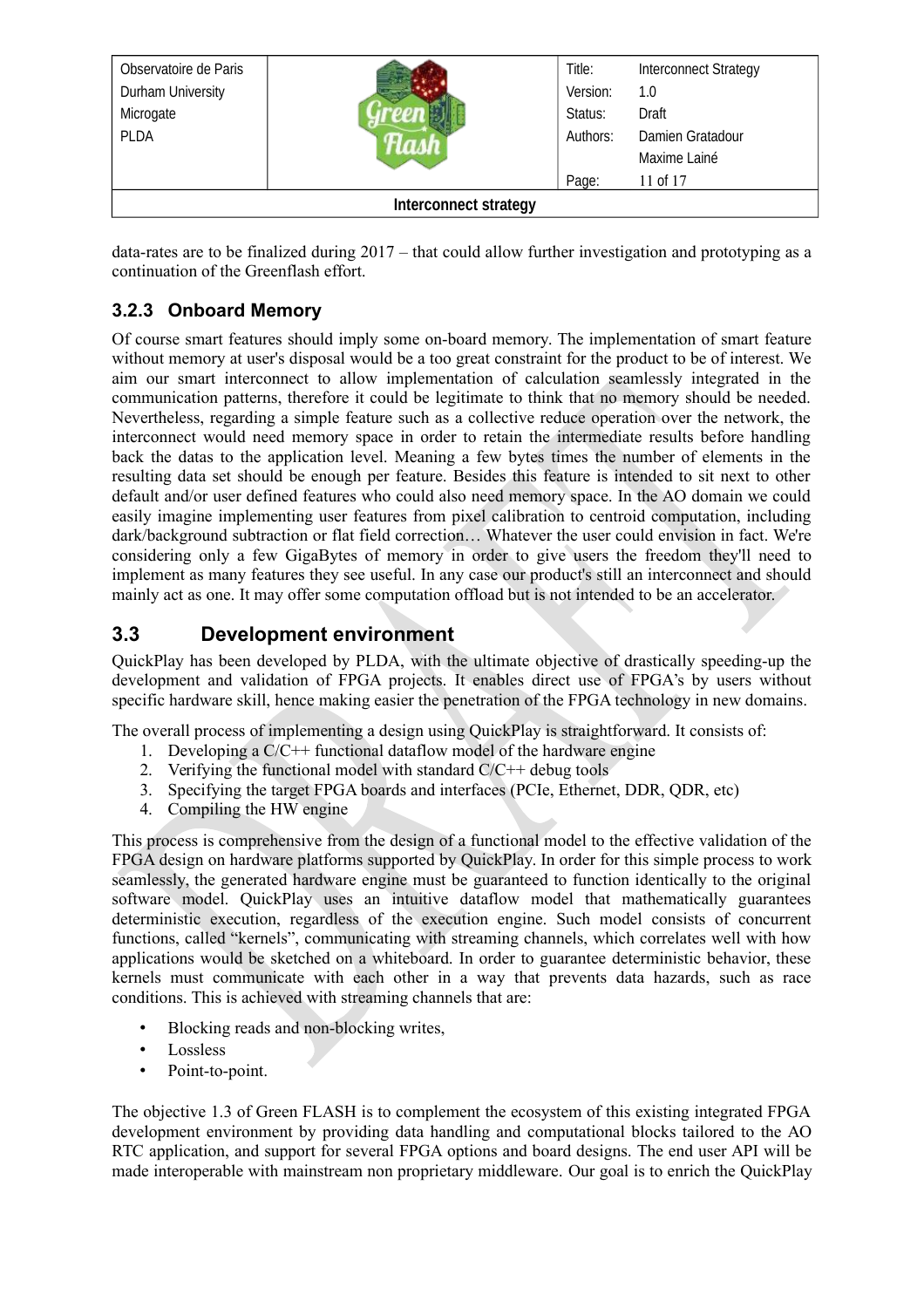| Observatoire de Paris |                              | Title:   | <b>Interconnect Strategy</b> |
|-----------------------|------------------------------|----------|------------------------------|
| Durham University     |                              | Version: | 1.0                          |
| Microgate             |                              | Status:  | Draft                        |
| <b>PLDA</b>           |                              | Authors: | Damien Gratadour             |
|                       |                              |          | Maxime Lainé                 |
|                       |                              | Page:    | 12 of 17                     |
|                       | <b>Interconnect strategy</b> |          |                              |

ecosystem by providing reusable IP cores for communication protocols and custom compute blocks. Additionally, we plan to provide support in QuickPlay for the various boards developed in the context of the green Flash project to explore the issues related to multiple hardware support and derive a possible road map for a wider application range.

#### <span id="page-11-2"></span>**3.4 Smart NIC driver**

Regarding drivers, one is mandatory in order to control, configure and use a device from the operating system (OS – Linux here). Usually PLDA (as other constructors) pack their FPGAs with such a driver and a user level API that eases the board controls. The driver provides basic functions that allow read/write operations in the device registers, while the API uses these functions in order to provide larger services such as memory access, on-board engines configuration, networking configuration and such. We wish to keep a simple driver for board registers access and make the end user API operable with mainstream non proprietary middleware as said above.

Another way would have been to make the OS recognize the device as a network adapter connecting with the kernel's network stack interface at the right level allowing the use of the legacy APIs for networking. Unfortunately it might not be an available option given the time for the project. Additionally such an implementation will force to commit ourselves into implementing one particular protocol on board and in the driver, which at this early stage of developments we think might not be a wise idea to do so.

#### <span id="page-11-1"></span>**3.5 Ecosystem for the AO application**

This project aim to test different RTC topology (using GPUs, FPGAs clusters), thus APIs and runtimes such as CUDA or openCL will probably be present in the software ecosystem, they are already present in most high-end HPC systems anyway. In this regard interconnect DMA capabilities should extend to these memory domains in order to avoid unnecessary copies and buffering. Among the mainstream middleware available, GreenFlash targets mainly MPI (openMPI) and DDS (openDDS). Both being mainstream middleware in the HPC community, and non-proprietary. Besides they provide kernel bypass facilities that can be used at our advantage. Finally both openMPI and openDDS presents a software architecture that allow oneself to plug is own code in a well defined interface, openMPI implementing that to a much greater extent than openDDS. See AD08 for motivations

#### <span id="page-11-0"></span>**3.5.1 OpenMPI**

OpenMPI is an open source implementation of the Message Parsing Interface specification that is developed and maintained by a consortium of academic, research, and industry partners. It has three main abstraction layers,

•*Open, Portable Access Layer (OPAL)*: OPAL is the bottom layer of Open MPI's abstractions. Its abstractions are focused on individual processes (versus parallel jobs). It provides utility and glue code such as generic linked lists, string manipulation, debugging controls, and other mundane—yet necessary—functionality. OPAL also provides Open MPI's core portability between different operating systems, such as discovering IP interfaces, sharing memory between processes on the same server, processor and memory affinity, high-precision timers, etc.

•*OpenMPI Run-Time Environment (ORTE)* (pronounced "or-tay"): An MPI implementation must provide not only the required message passing API, but also an accompanying run-time system to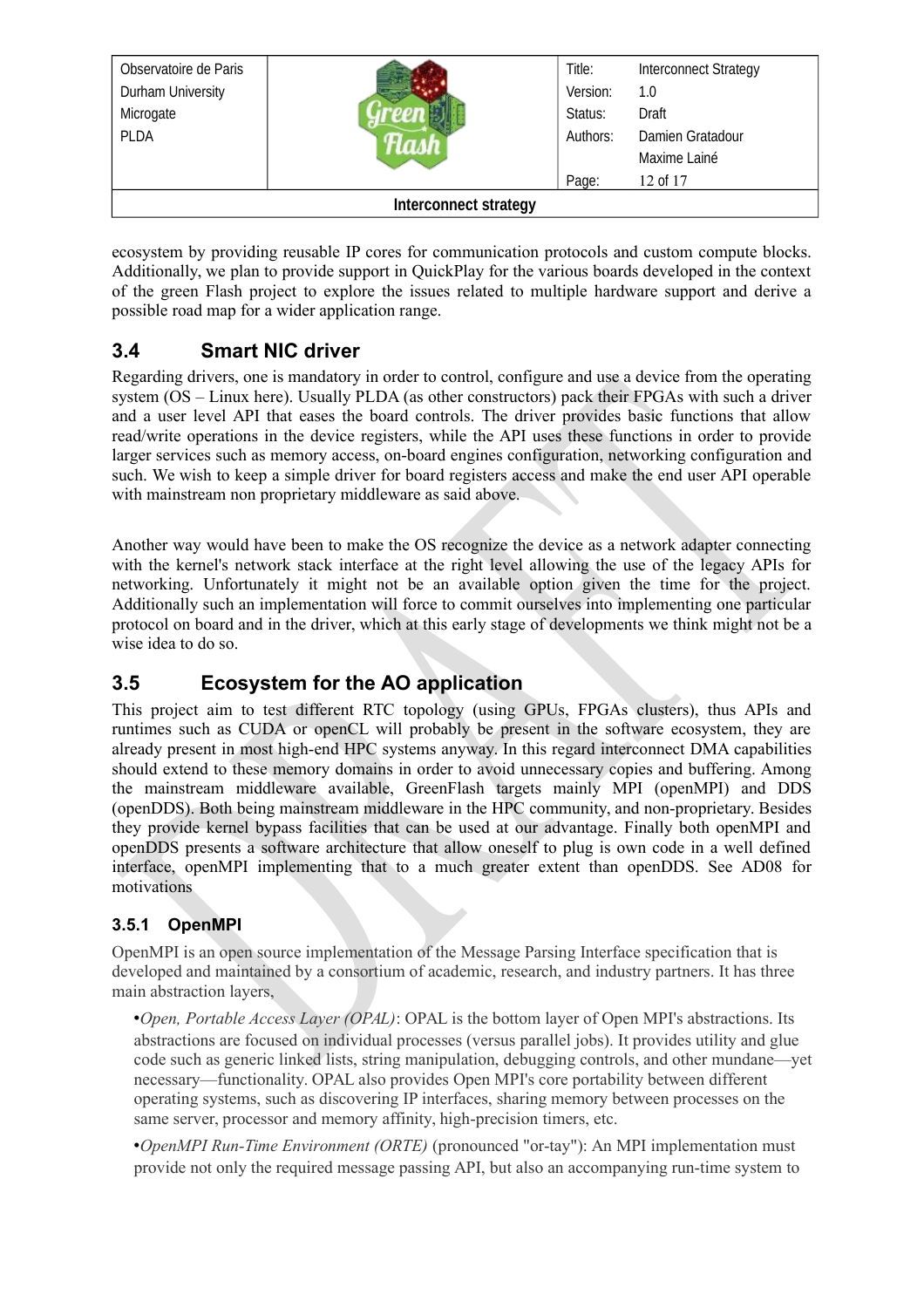| Observatoire de Paris |                       | Title:   | <b>Interconnect Strategy</b> |
|-----------------------|-----------------------|----------|------------------------------|
| Durham University     |                       | Version: | 1.0                          |
| Microgate             |                       | Status:  | Draft                        |
| <b>PLDA</b>           |                       | Authors: | Damien Gratadour             |
|                       |                       |          | Maxime Lainé                 |
|                       |                       | Page:    | 13 of 17                     |
|                       | Interconnect strategy |          |                              |

launch, monitor, and kill parallel jobs. In Open MPI's case, a parallel job is comprised of one or more processes that may span multiple operating system instances, and are bound together to act as a single, cohesive unit.

•*OpenMPI (OMPI)*: The MPI layer is the highest abstraction layer, and is the only one exposed to applications. The MPI API is implemented in this layer, as are all the message passing semantics defined by the MPI standard. Since portability is a primary requirement, the MPI layer supports a wide variety of network types and underlying protocols. Some networks are similar in their underlying characteristics and abstractions; some are not.



**openMPI abstraction layer architectural view showing its three main layers** 

Each layer are made of frameworks which can be seen as interfaces implemented into different components. The OMPI layer contains the BTL (Byte Transfer Layer) framework which contains a different components one for each transport layer supported. On the figure below we can see for the BTL, TCP, shared memory and Openfabrics, some of the components available for this framework.

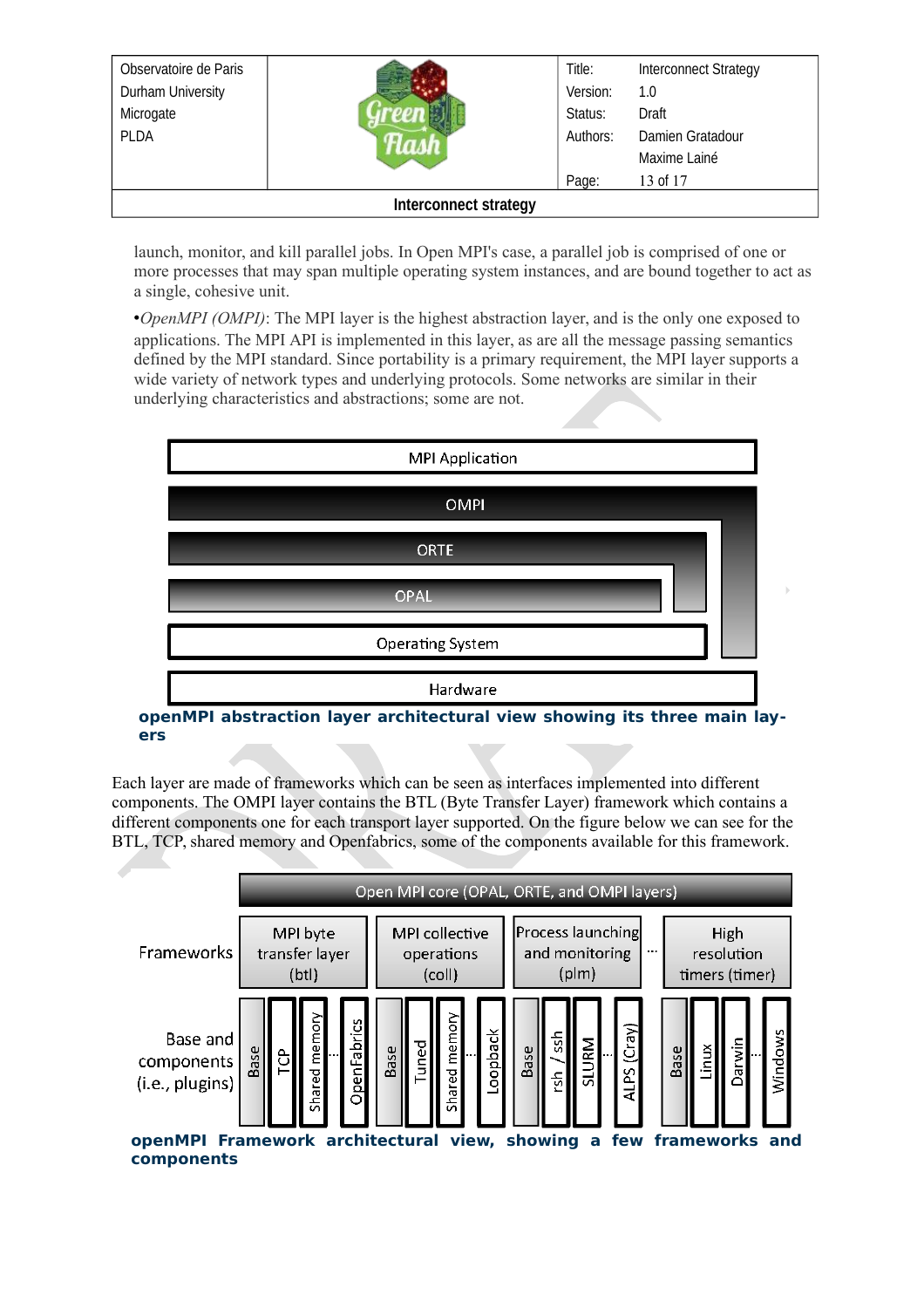| Observatoire de Paris |                              | Title:   | <b>Interconnect Strategy</b> |
|-----------------------|------------------------------|----------|------------------------------|
| Durham University     |                              | Version: | 1.0                          |
| Microgate             |                              | Status:  | Draft                        |
| <b>PLDA</b>           |                              | Authors: | Damien Gratadour             |
|                       |                              |          | Maxime Lainé                 |
|                       |                              | Page:    | 14 of 17                     |
|                       | <b>Interconnect strategy</b> |          |                              |

This set of layers, frameworks and components is referred to as the Modular Component Architecture. Finally openMPI allows users to define their own framework components. Two components are of peculiar interest to us the Point-to-point Management Layer (PML, fragmenting, reassembly, toplayer protocols, etc.) and the BTL (point-to-point byte movement). In these framework we aim to implement our own components using the Quickplay's driver and user API.

#### <span id="page-13-1"></span>**3.5.2 OpenDDS**

OpenDDS is an open-source C++ implementation of the Object Management Group's specification "Data Distribution Service for Real-time Systems". OpenDDS follows a publisher, subscriber paradigm. It offers the most common transport protocols which are: TCP/IP, RTPS/UDP, UDP/IP, IP multicast.



Hopefully, openDDS separates the transport from the higher level protocols in order to accommodate with legacy transport protocols. That feature will be of great help to us in order to implement our own transport.

This demonstration of concept on openDDS can be reproduced easily on proprietary RTI DDS, the latter providing the same kind of pluggable transport adapter<sup>[1](#page-13-2)</sup>.

## <span id="page-13-0"></span>**4 Implementation plan**

This work on smart interconnect is mainly concentrated in WP5 of Green FLASH (see AD02 for a full list of WP).

The goal of this WP is to provide a comprehensive study of a smart interconnect concept, in the context of the AO application, including hardware, firmware, middleware and development environment considerations. Through this integrated approach, we propose to provide a tailored interconnect solution for the AO RTC supporting the various standard communication protocols in the system (internodes, with sensors, etc ...) in a unified approach and including the ability to integrate computing blocks at the NIC level. In this WP several NIC prototypes will be delivered and their

<span id="page-13-2"></span><sup>1</sup> <https://community.rti.com/examples/creating-custom-transport>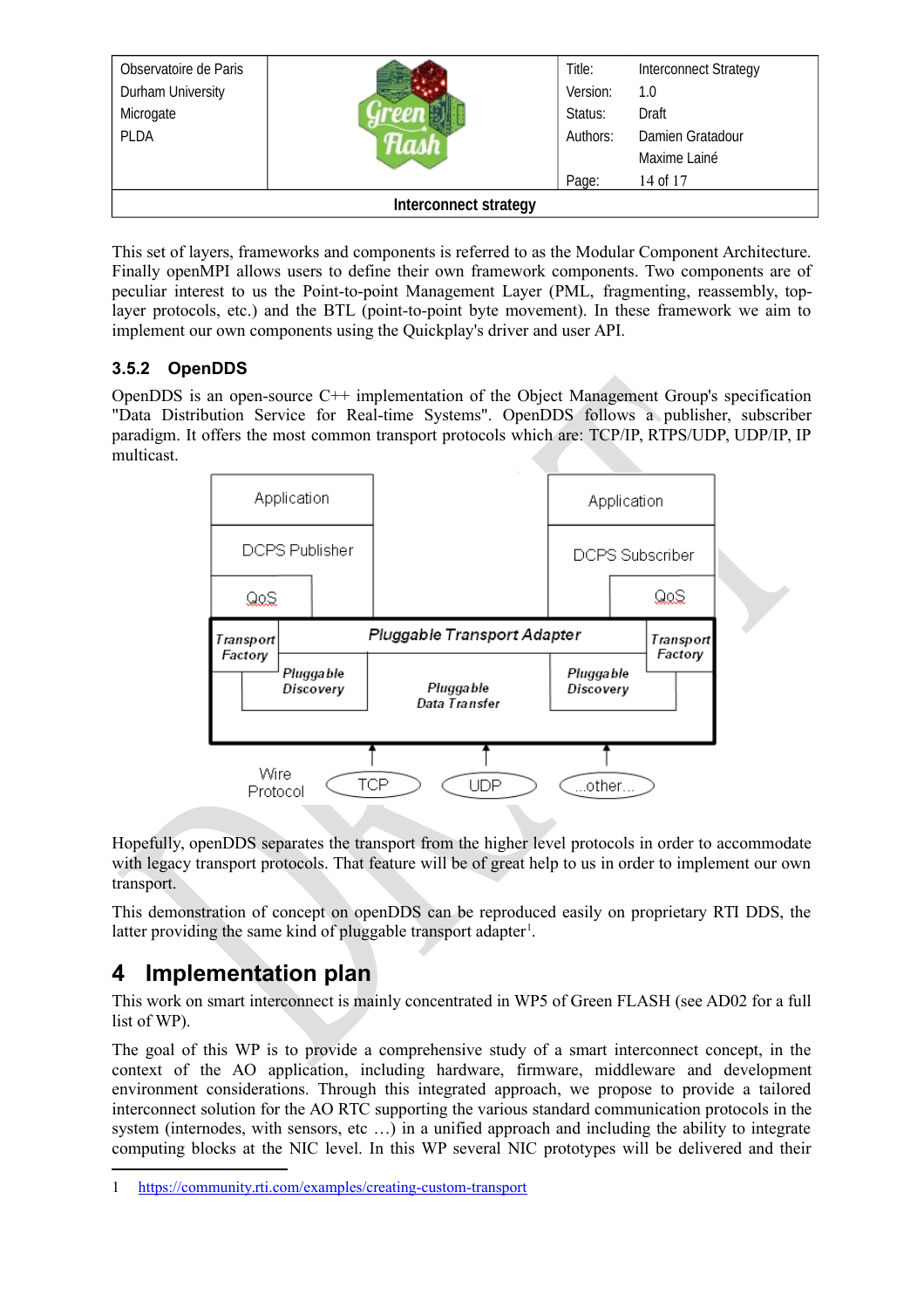| Observatoire de Paris |                              | Title:   | <b>Interconnect Strategy</b> |
|-----------------------|------------------------------|----------|------------------------------|
| Durham University     |                              | Version: | 1.0                          |
| Microgate             |                              | Status:  | Draft                        |
| <b>PLDA</b>           |                              | Authors: | Damien Gratadour             |
|                       |                              |          | Maxime Lainé                 |
|                       |                              | Page:    | 15 of 17                     |
|                       | <b>Interconnect strategy</b> |          |                              |

interoperability with mainstream middleware (including the integration of these features in the development environment) will be addressed.

## <span id="page-14-1"></span>**4.1 Task 5.1: High bandwidth FPGA NIC**

**Objectives.** Develop a common architecture and several versions of a high bandwidth NIC (10 Gbe and infiniband). Dependencies for this work package are the deliverables listed in WP 2.4, including the validation of the system architecture, and the integration in QuickPlay of required building block to develop the Smart NIC, as depicted in WP 6.3.

An iterative process will be used to target "best of class" smart NIC application. It is one of the key benefit of the used development methodology to allow quick analysis of various architecture assumptions and also quick validation on FPGA hardware

So the following sequence of tasks will be executed several time:

- 1. Target architecture description
- 2. Application model development
- 3. Hardware development, emulation and test
- 4. Middleware adjustment if necessary
- 5. Verification and Validation, to check proper and bug free implementation at system level
- 6. Performance measurement, to check adherence of current solution to criteria defined in WP 2.4
- 7. Turn back to another solution most likely derived from previous findings.

Obtained results will be compared after a few iterations to check for improvement and select best compromise. Provision is made for the delivery of four different Smart NIC designs, under the assumption that 2 months will be sufficient to run one iteration and an extra month will be devoted to analyze the return on experiment.

#### <span id="page-14-0"></span>**4.2 Task 5.2: Smart features to middleware**

**Objectives.** The goal of this task is to define and test a strategy for the implementation of the smart interconnect features at the level of the middleware. This includes communication features for middlewares oriented towards data broadcasting (DDS) and system monitoring (CORBA) but also compute capabilities for middleware such as MPI or more generally new programming models.

On one hand, the efficient DMA capability of the smart interconnect must be integrated in the communication pipeline for an efficient broadcasting of the data. This is of particular importance for the AO application considering the several levels of data flows in the system described in the concept section of this document. Of particular focus will be the interaction between these mainstream middleware and the communication protocols with sensors and deformable optics. This work includes:

- defining a strategy to implement the smart DMA features in open distributions of DDS and CORBA
- providing feedback to task 6.1 and 6.3 for the hardware / development environment implementations
- performing a first level of implementation of these features in the context of the AO application in open distributions of DDS and CORBA
- assess the performance in relation with task 8.2 and WP9 and compare to a baseline solution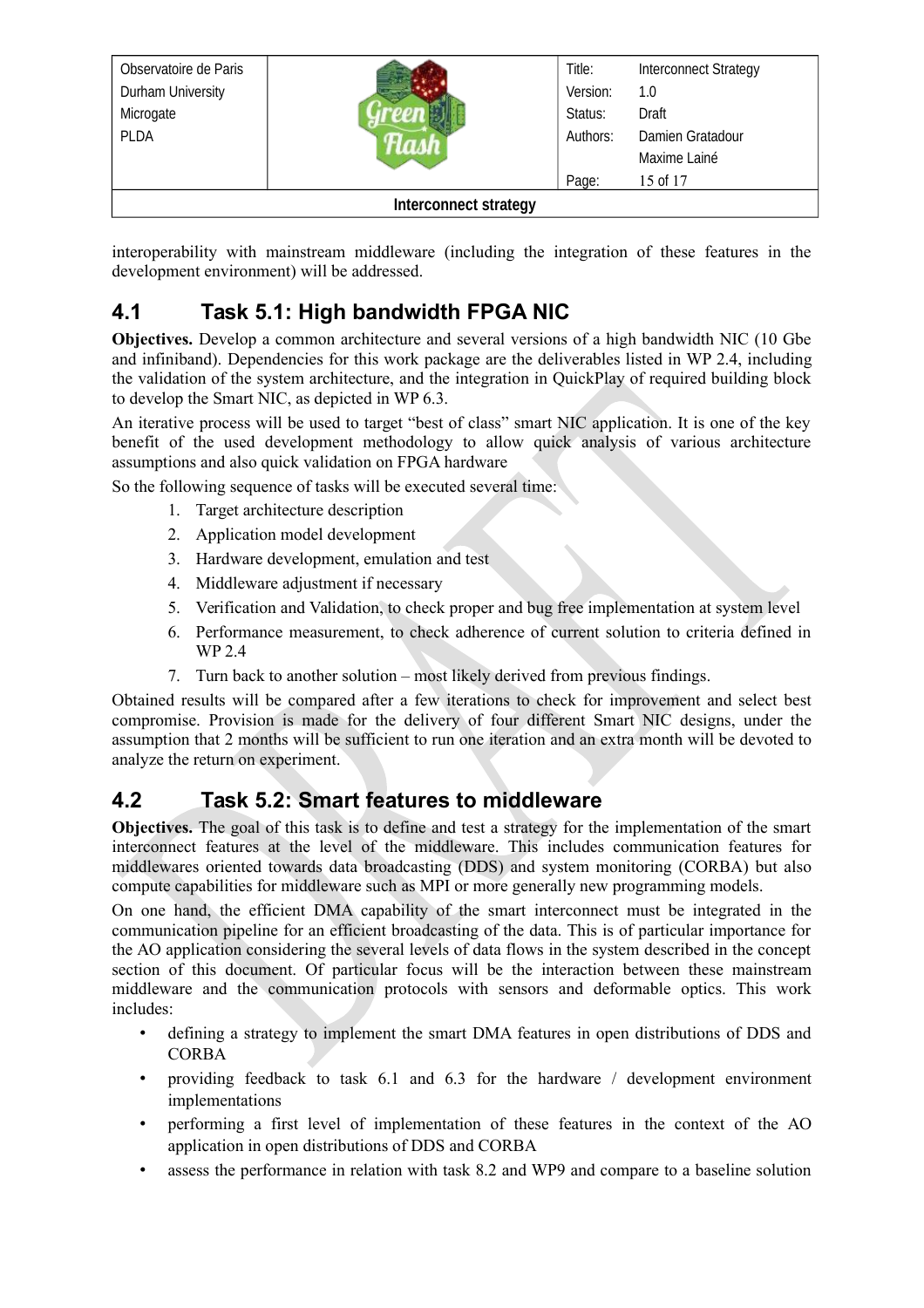| Observatoire de Paris |                              | Title:   | <b>Interconnect Strategy</b> |
|-----------------------|------------------------------|----------|------------------------------|
| Durham University     |                              | Version: | 1.0                          |
| Microgate             |                              | Status:  | Draft                        |
| <b>PLDA</b>           |                              | Authors: | Damien Gratadour             |
|                       |                              |          | Maxime Lainé                 |
|                       |                              | Page:    | 16 of 17                     |
|                       | <b>Interconnect strategy</b> |          |                              |

based on standard middleware distributions

• study the possibility to expend these features to other applications in relation with task 8.2

On the other hand, the possibility of adding computing blocks in the NIC design could be exploited to:

- locally reduce the bandwidth requirement in the cluster by performing simple data reduction tasks on the NIC
- leverage more computing power in the node by exploiting the FPGA capabilities

The concept of smart interconnect should thus also be studied at the job scheduling / programming model level. We propose to study possible strategies for implementing these smart features at this level through:

- a survey of mainstream runtime systems and their specifications
- the definition of strategies to ensure the interoperability between these runtimes / programming models, the NIC firmware, driver and development environment in relation with tasks 6.1 and 6.3
- a possible first level implementation after down selection of a target runtime
- <span id="page-15-0"></span>• a performance assessment in the context of the AO application, in relation with task 5.2 and WP9

### **4.3 Task 5.3: Development environment and IPs**

**Objectives.** Develop the QuickPlay ecosystem to add smart features and open the way to further developments**.** The QuickPlay development environment needs to be enriched with few components / building blocks to enable the development of the NIC features:

- Prototype boards developed for the GreenFlash will be integrated in QuickPlay (ref. WP 4)
- Protocol support: TCP support, InfiniBand (IB) support and Real-Time Publish Subscribe (RTPS) support will be added to currently supported UDP and PCIe.
- Computing IP's: a set of IP's implementing dedicated algorithm will also be added to QuickPlay IP Store
- Finally integration of Camera Link and GigE Vision will be analyzed

Following items will be provided for each building block:

- The Interface and Property View (IV), which represents the block at the highest level of abstraction. It is a YAML file describing the component in term of in terms of available interface ports and their configurability, the IP high level configuration parameters, the IP nature from a QuickPlay point of view (kernel, memory, interfacing IP).
- The Functional View (FV) which represents the behavior of the block from a programmer perspective. It is a source code which can be used to emulate the IP. C++ is currently used, but different languages could be considered if required
- An IP-XACT description of the block, along with a configuration script in case of a dynamic block (that is a block which configuration will depend upon its specific usage in QuickPlay).

Proper integration of the building block within QuickPlay will be verified and validated on hardware. Functional improvement of QuickPlay: